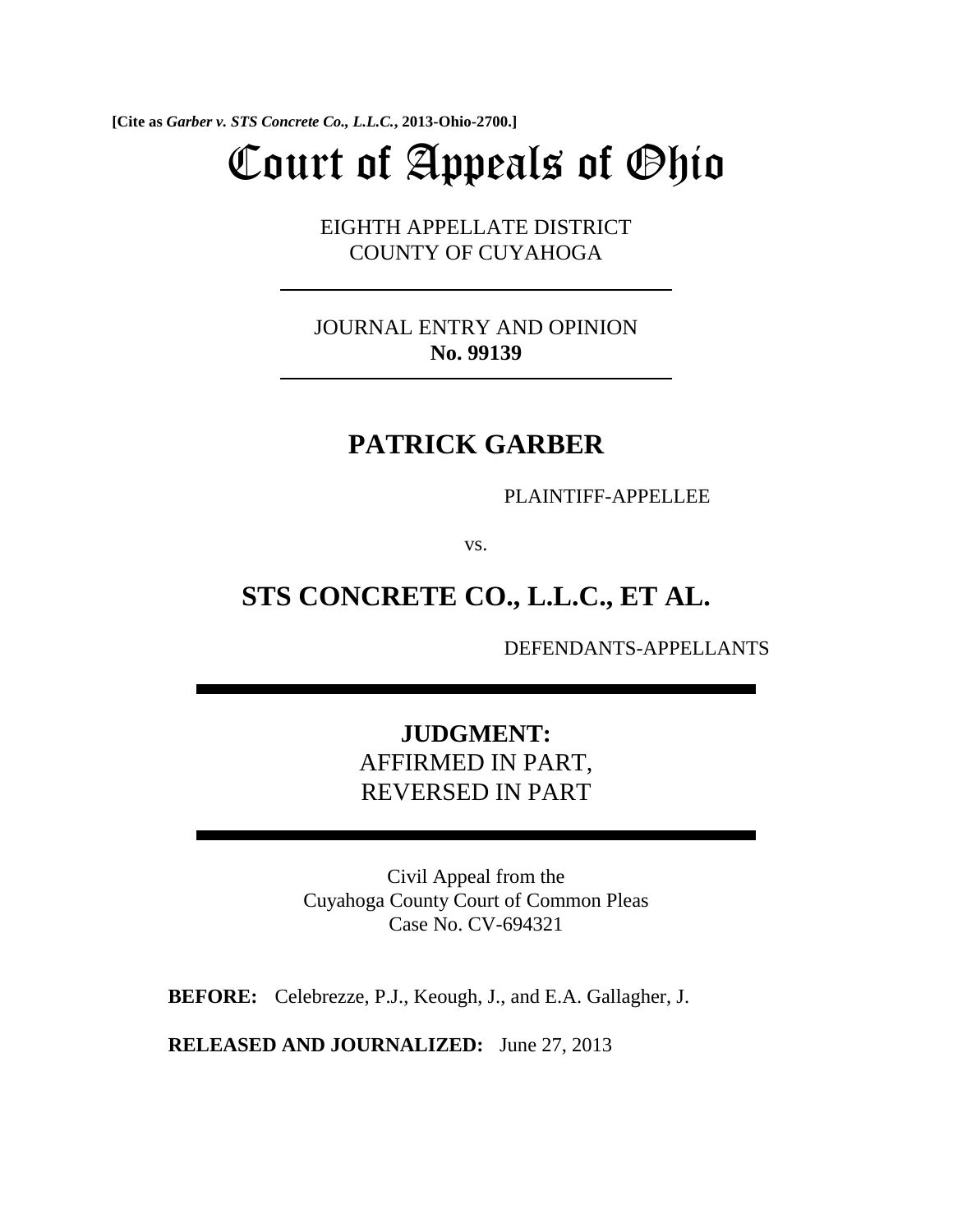## **ATTORNEY FOR APPELLANTS**

Brian M. Fallon P.O. Box 26267 Fairview Park, Ohio 44126

# **ATTORNEY FOR APPELLEE**

Anthony J. Amato 6325 York Road Suite 305 York Executive II Building Parma Heights, Ohio 44130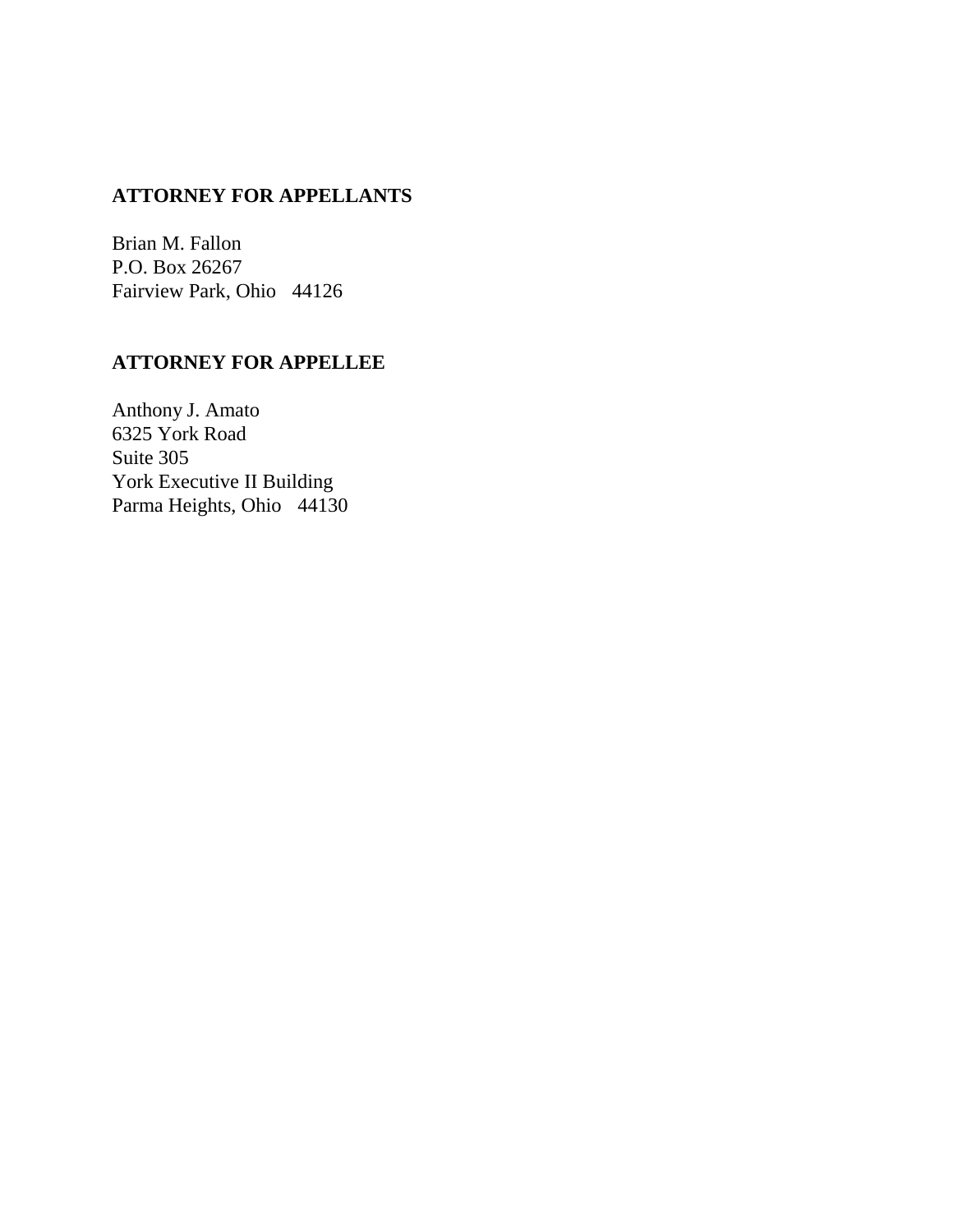#### FRANK D. CELEBREZZE, JR., P.J.:

**{¶1}** Appellants, STS Concrete Co., L.L.C. ("STS") and Frank Suglio, appeal a judgment in favor of appellee, Patrick Garber, for \$18,600 and \$5,524.24 in attorney fees.

 Appellants claim the trial court erred in awarding Garber treble damages, attorney fees, and holding Suglio individually liable. After a thorough review of the record and law, we affirm in part and reverse in part.

#### **I. Factual and Procedural History**

**{¶2}** STS is a contracting company owned by Suglio that does concrete and masonry work. On June 8, 2008, STS was renovating a driveway in Garber's neighborhood. Garber's neighbor had recommended STS to Garber, and he stopped by the job site and spoke to Suglio about possibly redoing a driveway, sidewalk, and steps. Suglio met with Garber at Garber's home and provided a quote of \$6,200. Garber entered into a contract with STS for those repairs on June 21, 2008. The contract did not provide Garber with a notice of his right to cancel within three days. STS began work on Garber's home several days later. It removed the concrete drive and sidewalk and poured a new driveway, sidewalk, and steps. The work was approved by the city inspector, and STS was paid in full on July 9, 2008.

**{¶3}** Garber asserts that the day after the work was complete, the driveway cracked in several places. He further alleged that he contacted Suglio and complained. According to Garber, Suglio agreed to fix the cracked sections of the driveway, but never did. Approximately ten months after the work was completed, Garber sent STS notice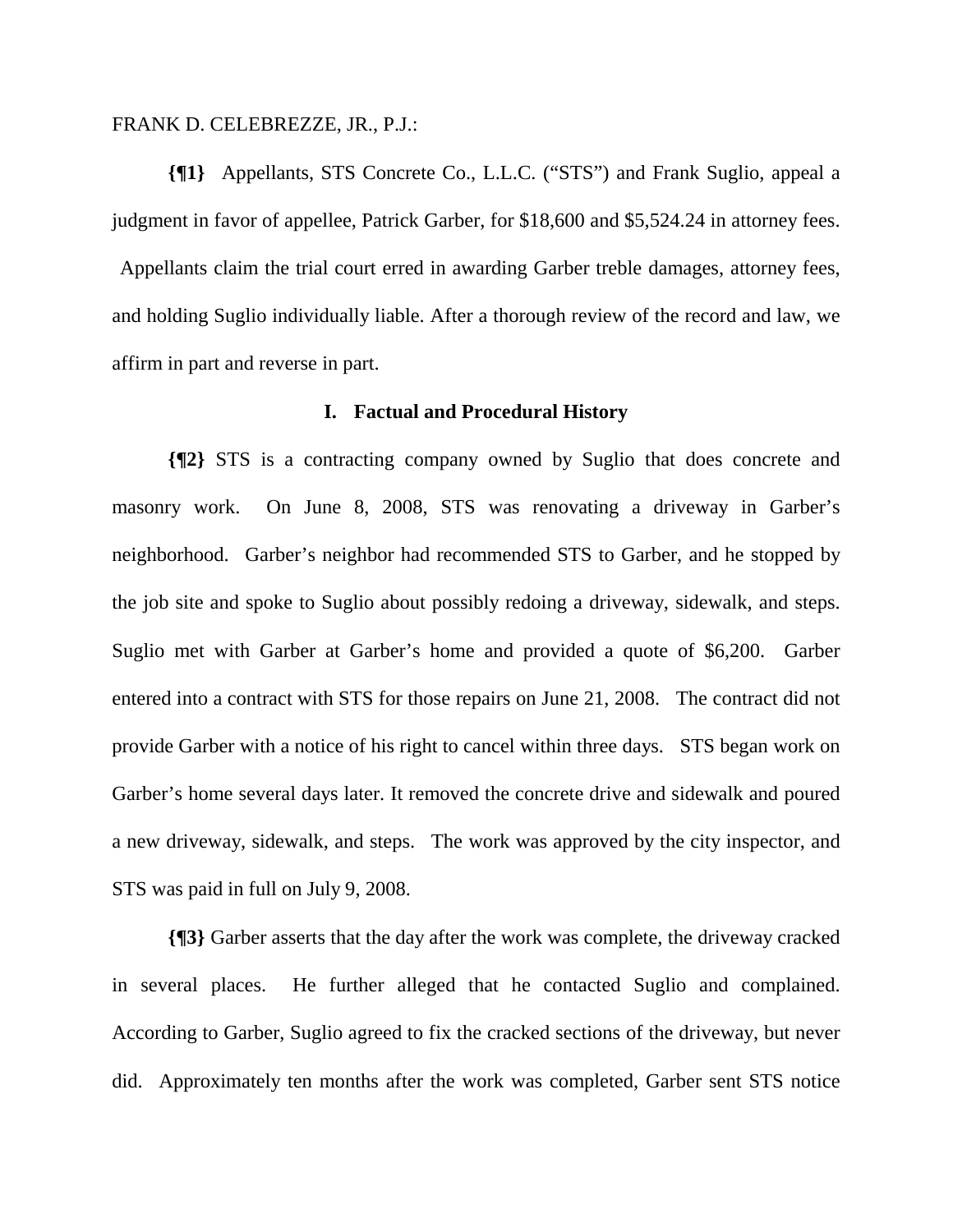that he was rescinding the contract and requested the return of \$6,500 paid by him.<sup>1</sup> Suglio refused to return the money, and Garber then filed suit.

**{¶4}** Garber's suit against STS and Suglio individually included claims for breach of contract, negligence, and violations of the Ohio Consumer Sales Practices Act ("CSPA") and the Ohio Home Solicitation Sales Act ("HSSA"). STS and Suglio answered and discovery was conducted. On December 2, 2009, at the close of discovery and depositions, Garber moved for partial summary judgment on the CSPA and HSSA claims. Garber's motion asked for judgment on the CSPA/HSSA violations and to hold Suglio individually liable for those violations. After extensive briefing, the trial court granted Garber's motion for partial summary judgment on March 12, 2010. The trial court set forth damages in the amount of \$18,600, "(\$6,200 x 3)."

**{¶5}** Following the trial court's grant of partial summary judgment, Garber moved the trial court to allow him to file an amended complaint to dismiss the remaining claims. The court granted Garber leave, but an amended complaint was not filed at that time. Appellants filed a motion for relief from judgment and appealed to this court after their motion was denied. We dismissed the appeal for lack of a final, appealable order. Garber then filed an amended complaint dismissing the remaining claims for relief, and appellants filed the instant appeal raising three assignments of error for review:

1

<sup>&</sup>lt;sup>1</sup> The cancellation letter and complaint allege that the contract price was \$6,500, but the contract evidences a price of \$6,200.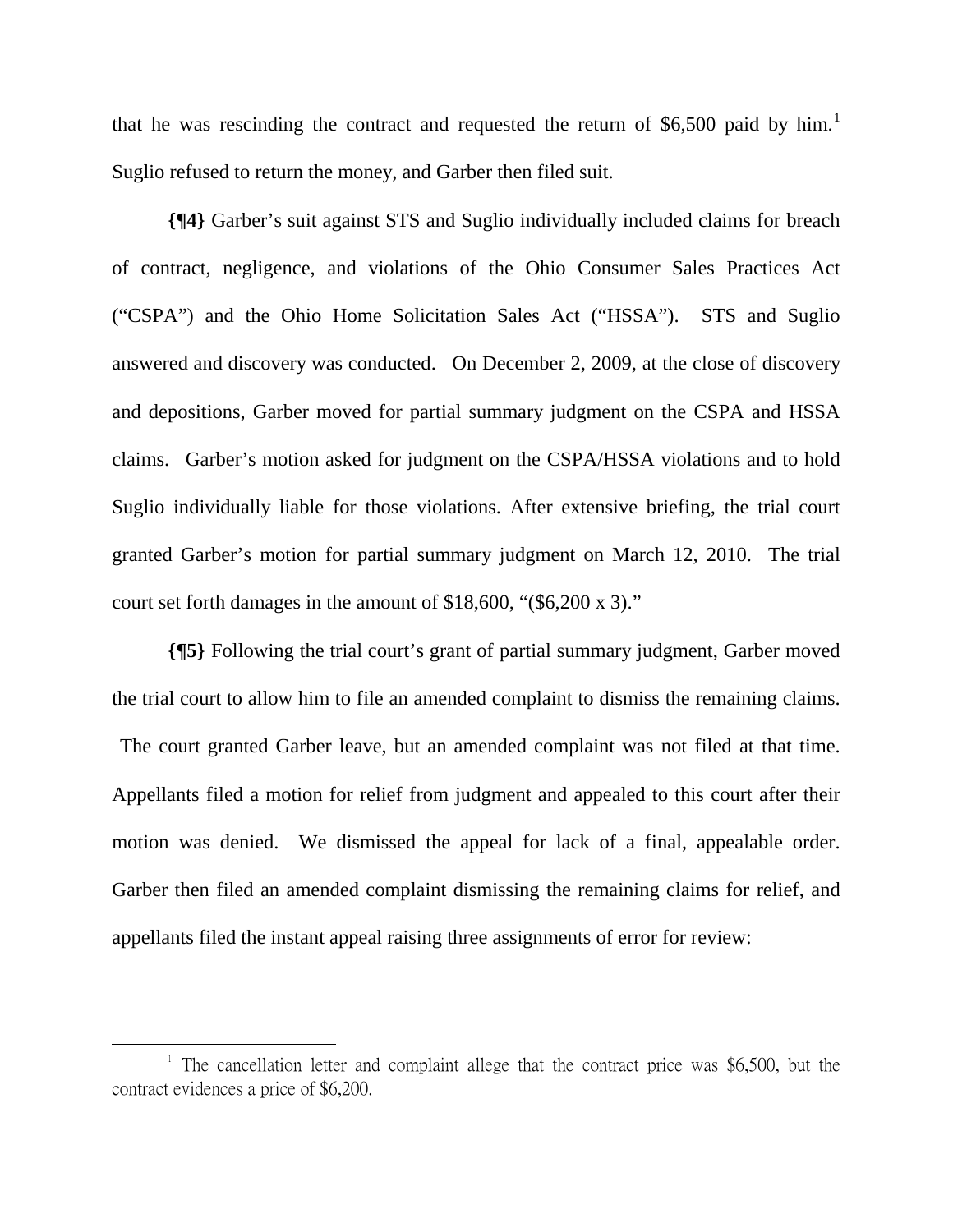I. The trial court erred by granting the plaintiff's motion for summary judgment and awarding rescission damages and treble damages and by overruling the motion for relief from judgment.

II. The trial court erred by holding Frank Suglio personally liable for damages.

III. The trial court erred in awarding attorney's fees.

#### **II. Law and Analysis**

#### **A. Final, Appealable Order**

**{¶6}** This court feels compelled to address jurisdictional grounds necessary to hear this appeal. The trial court granted partial summary judgment to Garber, setting forth an order that found appellants liable and determined an appropriate amount of damages. This order for partial summary judgment is generally not a final, appealable order because it does not dispose of all the pending claims for relief. "According to Civ.R. 54(B), an action is not terminated unless the court has resolved all of the claims or the rights and liabilities of all of the parties, or the court has specified that there is no just reason for delay." *Brigadier Constr. Servs. v. JLP Glass Prods*., 8th Dist. No. 97624, 2012-Ohio-2314, ¶ 8. Further, "'An order which adjudicates one or more but fewer than all the claims or the rights and liabilities of fewer than all the parties must meet the requirements of [both] R.C. 2505.02 and Civ.R. 54(B) in order to be final and appealable.'" *Reagan v. Ranger Transp*., 104 Ohio App.3d 15, 17, 660 N.E.2d 1234 (11th Dist.1995), quoting *Noble v. Colwell*, 44 Ohio St.3d 92, 96, 540 N.E.2d 1381 (1989). Where partial summary judgment has been granted, Civ.R.  $41(A)(1)$  cannot be used to dismiss the remaining claims against a party to create a final, appealable order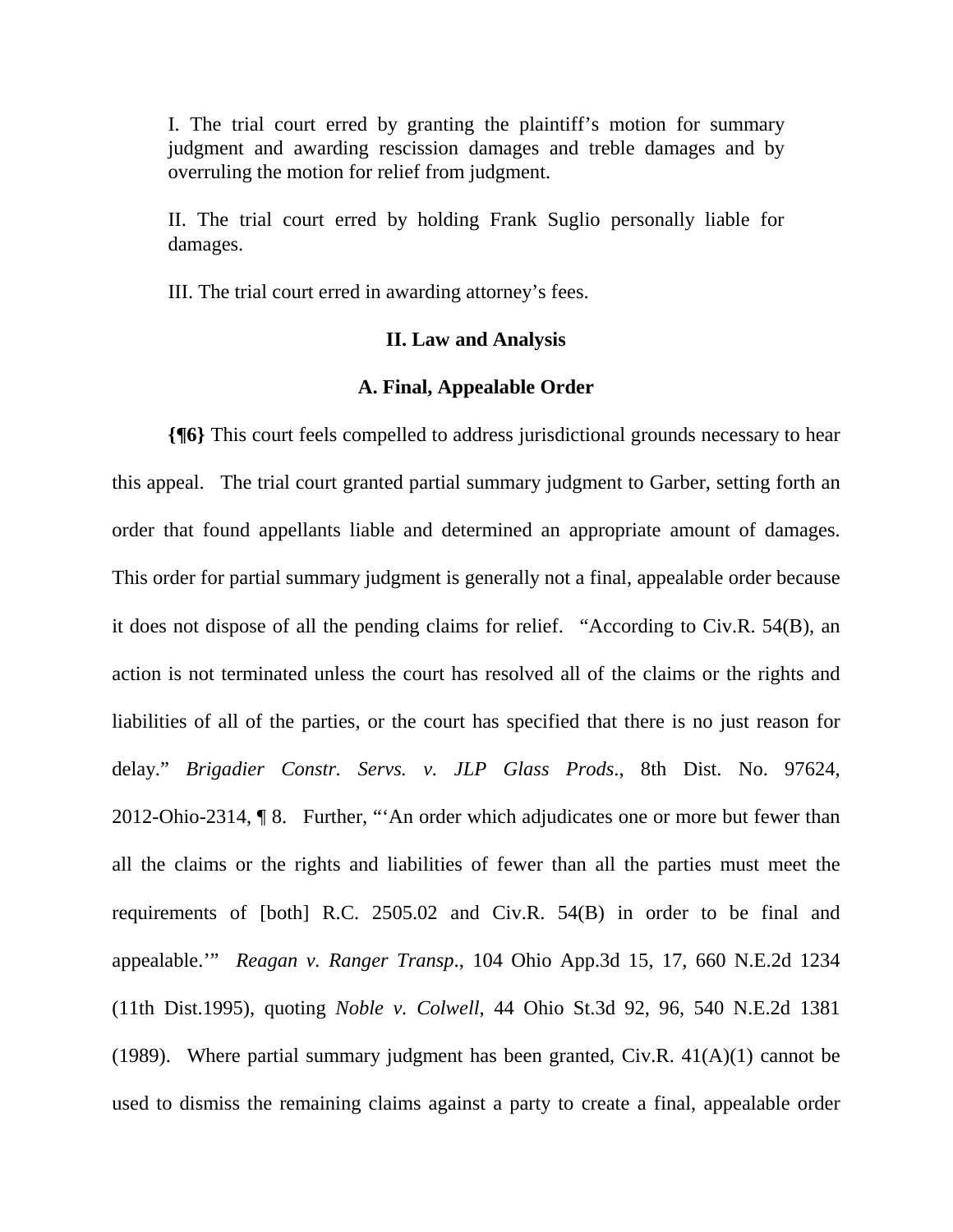because "'[t]o do so would permit piecemeal litigation and piecemeal appeals, which are disfavored in the law.'" *Reagan* at 18, quoting *Borchers v. Winzeler Excavating Co.*, 2d Dist. No. 13297, 1992 Ohio App. LEXIS 2091 (Apr. 10, 1992). Also, Civ.R.  $41(A)(1)(a)$  states that a plaintiff "may dismiss all claims asserted by that plaintiff  $***$ ." Dismissing some, but not all claims is not contemplated by the rule.

**{¶7}** Here, Garber did not attempt to utilize Civ.R. 41 to create a final, appealable order. Garber was granted leave to file an amended complaint pursuant to Civ.R. 15(A). This amended pleading narrowed his claims for relief to only those that had been addressed in his favor in the trial court's journal entry granting summary judgment. This transformative act disposed of the pending claims and left nothing further for the trial court to determine. These claims cannot be refiled,  $2$  as those dismissed without prejudice under Civ.R. 41(A) may be. *Rush v. Maple Hts.*, 167 Ohio St. 221, 147 N.E.2d 599 (1958). This practice has been recognized by the Ohio Supreme Court as appropriate to create a final, appealable order when it held that "the proper procedure for a plaintiff to dismiss fewer than all claims against a single defendant is to amend the complaint pursuant to Civ.R. 15(A)." *Pattison v. W.W. Grainger, Inc*., 120 Ohio St.3d 142, 2008-Ohio-5276, 897 N.E.2d 126, ¶ 19, citing *Reagan* at 18; *Kildow v. Home Town Improvements*, 5th Dist. No. CT2001-0057, 2002-Ohio-3824, ¶ 11; *Lewis v. J.E.* 

 $\overline{a}$ 

<sup>&</sup>lt;sup>2</sup> "A final judgment \* \* \* upon the merits \* \* \* by a court of competent jurisdiction \* \* \* is a complete bar to any subsequent action on the same claim or cause of action between the parties  $*$ \*." Grava v. Parkman Twp., 73 Ohio St.3d 379, 381, 1995-Ohio-331, 653 N.E.2d 226.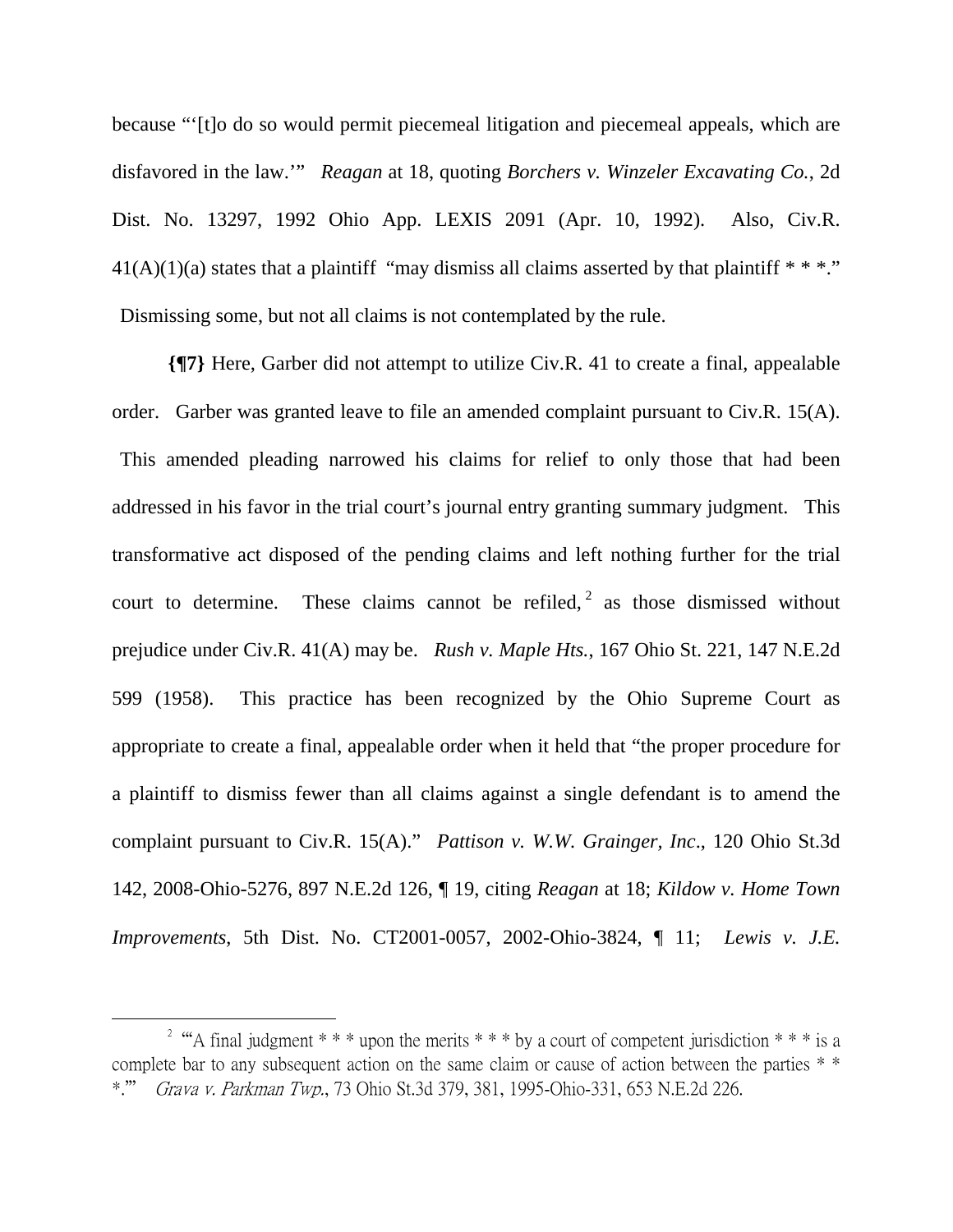*Wiggins & Co.*, 10th Dist. Nos. 04AP-469, 04AP-544, and 04AP-668, 2004-Ohio-6724, ¶ 17.

**{¶8}** Liability and appropriate relief have been determined and set forth in a journal entry that completely set forth the rights and responsibilities of the parties in this action. Therefore, the amendment of the complaint caused the journal entry granting summary judgment to be a final, appealable order at the time the amended complaint was filed and accepted by the trial court.

#### **B. Standard of Review**

**{¶9}** Garber was granted summary judgment on the issues of liability and damages. This court reviews that judgment de novo. *Brown v. Scioto Cty. Commrs*., 87 Ohio App.3d 704, 622 N.E.2d 1153 (4th Dist.1993). Civ.R. 56 provides that summary judgment should be granted if "the pleadings, depositions, answers to interrogatories, written admissions, affidavits, transcripts of evidence, and written stipulations of fact, if any, timely filed in the action, show that there is no genuine issue as to any material fact and that the moving party is entitled to judgment as a matter of law."

**{¶10}** The reviewing court then evaluates the record in a light most favorable to the non-moving party and determines if "reasonable minds could find for the party opposing the motion." *Saunders v. McFaul*, 71 Ohio App.3d 46, 50, 593 N.E.2d 24 (8th Dist.1990).

#### **C. Home Solicitation Sales Act Applicability**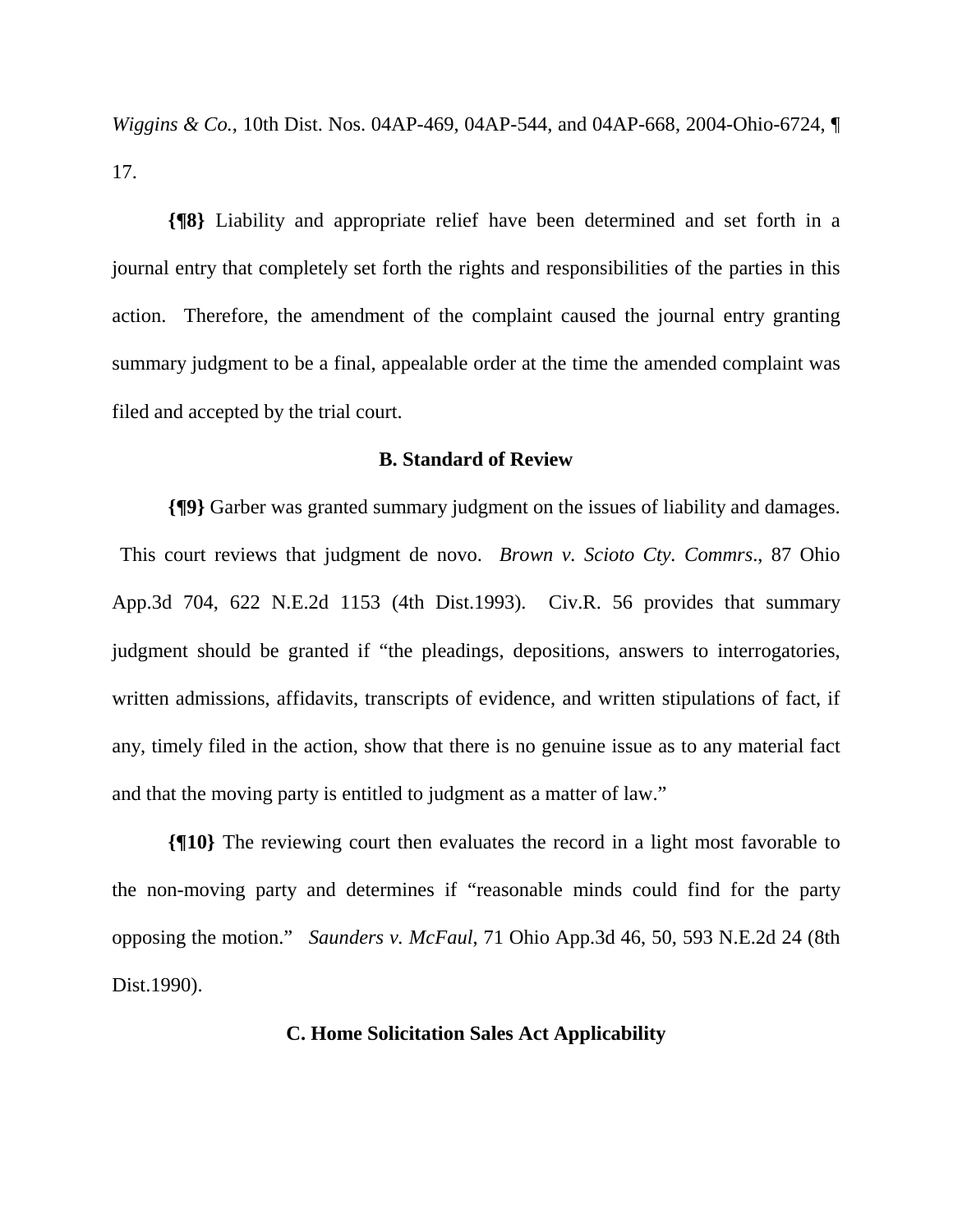**{¶11}** The gravamen of appellants' arguments are that damages were improperly calculated, but within that argument they assert that the HSSA does not apply to this transaction.

**{¶12}** The HSSA seeks to decrease high-pressure sales tactics that are sometimes employed during in-home solicitations by providing consumers with a cooling-off period within which the transaction may be cancelled. R.C. 1345.21(A) applies to

a sale of consumer goods or services in which the seller or a person acting for the seller engages in a personal solicitation of the sale at a residence of the buyer, including solicitations in response to or following an invitation by the buyer, and the buyer's agreement or offer to purchase is there given to the seller or a person acting for the seller, or in which the buyer's agreement or offer to purchase is made at a place other than the seller's place of business.

**{¶13}** The HSSA provides exceptions in a number of circumstances that do not apply to the present situation. *See* R.C. 1345.21(A)(1)-(7). The act further defines "consumer goods or services" to mean "goods or services purchased, leased, or rented primarily for personal, family, or household purposes, including courses or instruction or training regardless of the purpose for which they are taken." R.C. 1345.21(E).

**{¶14}** Citing the "household purposes" language in the definition above, there has been a long history of applying this statute to home remodeling contracts. *Camardo v. Reeder*, 8th Dist. No. 80443, 2002-Ohio-3099, ¶ 19 ("The HSSA applies to home improvement contracts involving 'consumer goods or services'"), citing *R. Bauer & Sons Roofing & Siding, Inc. v. Kinderman*, 83 Ohio App.3d 53, 613 N.E.2d 1083 (2d Dist.1992) (installation of a new roof, windows, and door at a private home); *Knight v.*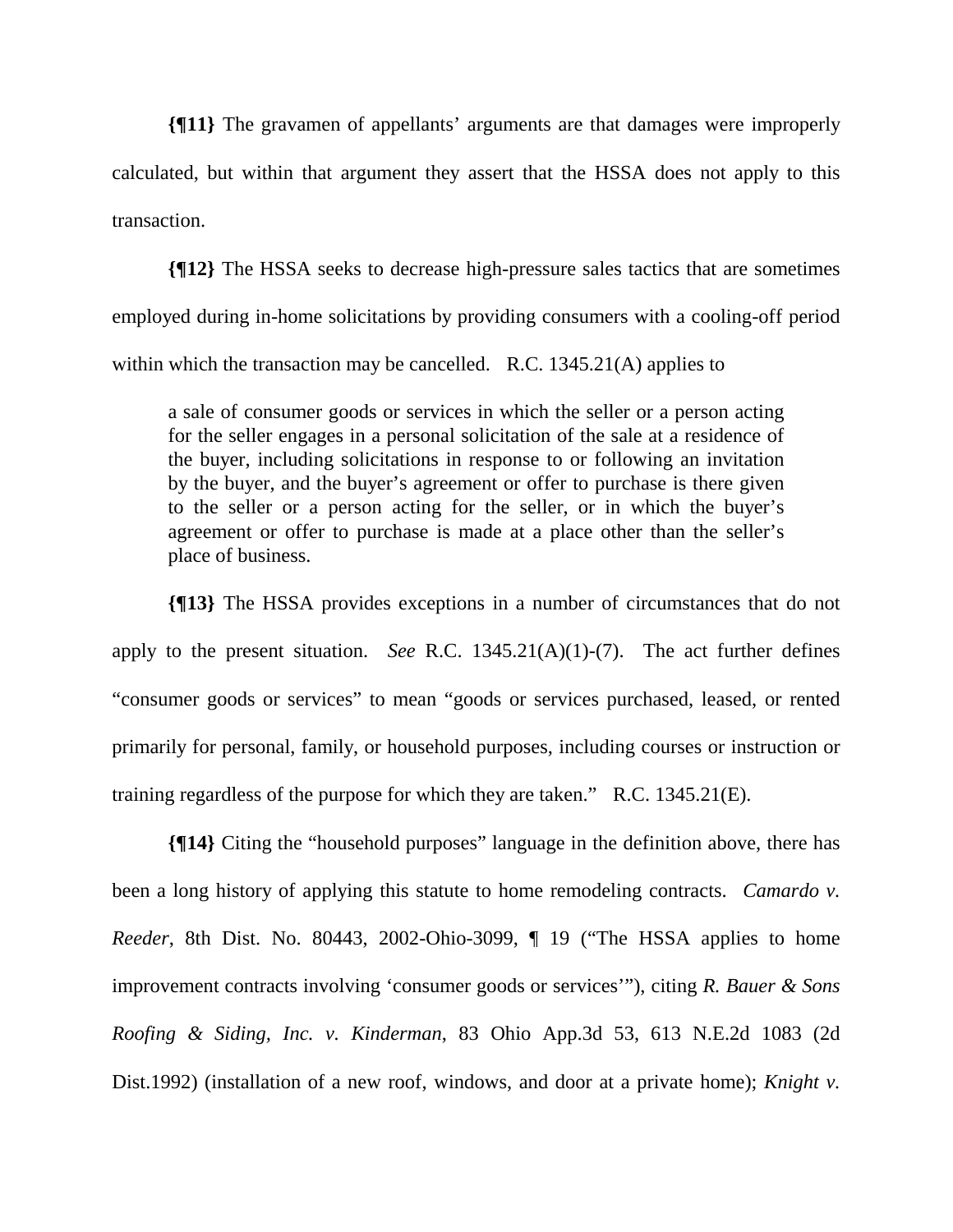*Colazzo*, 9th Dist. No. 24110, 2008-Ohio-6613, ¶ 14; *Collins v. Kingsmen Ents., Inc.*, 8th Dist. No. 66433, 1995 Ohio App. LEXIS 123 (Jan. 19, 1995) (remodeling of a kitchen). *But see Tambur's, Inc. v. Hiltner*, 55 Ohio App.2d 90, 379 N.E.2d 231 (6th Dist.1977); *Collins Home Improvement Inc. v. Goodwin*, 5th Dist. No. 98-CA-26-2, 1998 Ohio App. LEXIS 6572 (Dec. 31, 1998). This furthers the remedial purpose of the HSSA and the CSPA, to "compensate for incomplete consumer remedies available at common law." *Anderson v. Barclay's Capital Real Estate, Inc*., Slip Opinion No. 2013-Ohio-1933, ¶ 9.

**{¶15}** Therefore, the law is settled in this district that the HSSA applies to home remodeling contracts, including the one at issue in the present case.

**{¶16}** Appellants argue that R.C. 1345.23 requires that a consumer return any goods to the seller in a similar condition as delivered. Because that cannot be done after concrete is poured, it deprives appellants of the ability to retrieve goods after a buyer cancels a contract once performance is undertaken. That may seem like an inequitable result, but for service contracts involving home remodeling, like the one at issue here, the statute "'clearly [places] the risk on the home improvement contractor who begins performance before giving the consumer proper notice of the right to cancel.'" *McGill v. Image Scapes*, 9th Dist. No. 10CA0043-M, 2010-Ohio-6246, ¶ 8, quoting *Clemens v. Duwel*, 100 Ohio App.3d 423, 431, 654 N.E.2d 171 (2d Dist.1995).

## **D. Election of Remedies**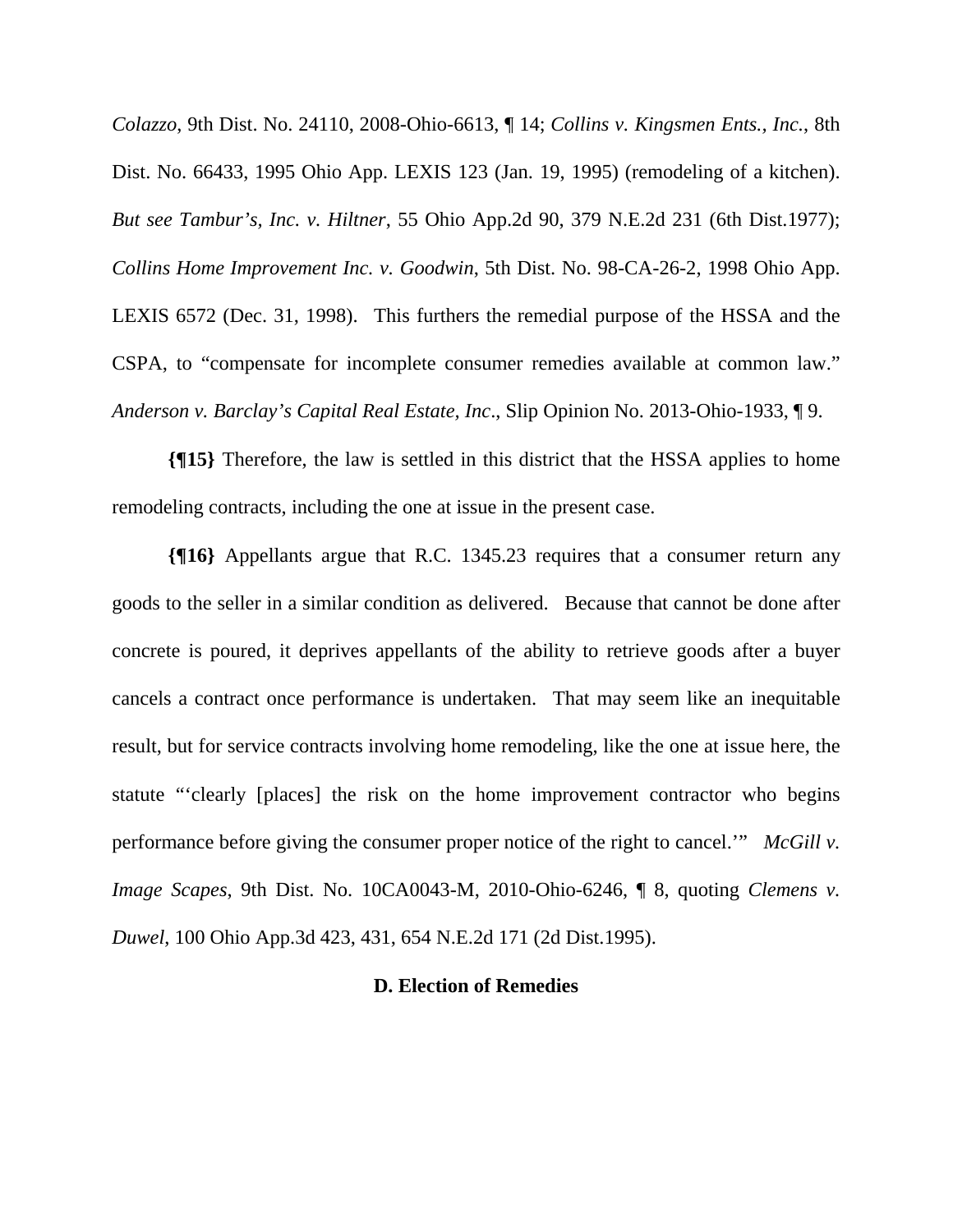**{¶17}** Turning now to damages, appellants argue that the trial court erred in cumulatively awarding damages based on three times the contract price and allowing cancellation of the contract as well. We agree.

**{¶18}** Under the HSSA, a home solicitation sale must include a written agreement that contains a statement of the buyer's right to cancel the contract until midnight of the third business day after the day on which the buyer signs the contract. R.C. 1345.22 and 1345.23. Where no such provision is contained in the agreement, the buyer's right to cancel the contract does not expire. R.C. 1345.23(C). If the buyer decides to cancel the sale, the seller must refund all payments made under the contract to the buyer. R.C. 1345.23(D)(4)(a). This provision effectively allows the buyer to cancel the contract at any time, but the buyer may be susceptible to an unjust enrichment claim by the seller. R.C. 1345.23(C) makes clear that where a notice of right of cancellation is not included, the three-day cancellation period does not begin until the seller furnishes the buyer with the appropriate cancellation notice.

**{¶19}** A failure to provide a cancellation notice in a transaction covered by the HSSA constitutes a violation of the CSPA under R.C. 1345.02. *Kamposek v. Johnson*, 11th Dist. No. 2003-L-124, 2005-Ohio-344, ¶ 27. Garber sought to cancel the contract utilizing the HSSA provisions, but he also sought damages under the CSPA per R.C. 1345.09(B), which provides,

[w]here the violation was an act or practice declared to be deceptive or unconscionable by rule adopted under division (B)(2) of section 1345.05 of the Revised Code before the consumer transaction on which the action is based, or an act or practice determined by a court of this state to violate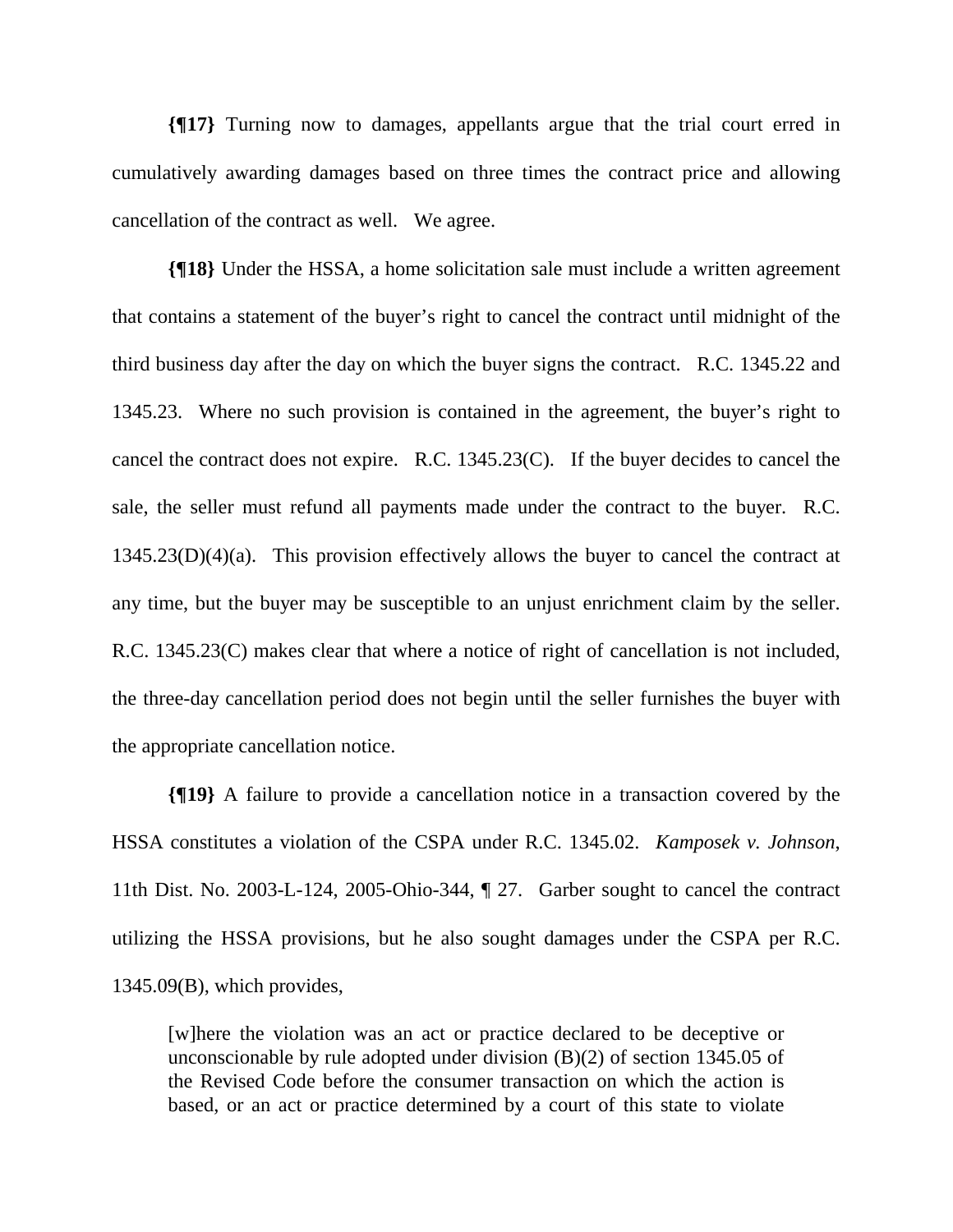section 1345.02, 1345.03, or 1345.031 of the Revised Code and committed after the decision containing the determination has been made available for public inspection under division (A)(3) of section 1345.05 of the Revised Code, the consumer may rescind the transaction *or* recover, but not in a class action, three times the amount of the consumer's actual economic damages or two hundred dollars, whichever is greater, plus an amount not exceeding five thousand dollars in noneconomic damages or recover damages or other appropriate relief in a class action under Civil Rule 23, as amended.

## (Emphasis added.)

**{¶20}** Under this statute, an aggrieved consumer has a number of available methods to calculate damages. First, the consumer may rescind the contract. If this option is chosen, the consumer must do so within a reasonable time. R.C. 1345.09(C)(1). However, rescission is not an appropriate remedy under the CSPA where "there has been a substantial change in the subject of the consumer transaction." *Reichert v. Ingersoll*, 18 Ohio St.3d 220, 224, 480 N.E.2d 802 (1985).

**{¶21}** Alternatively, under R.C. 1345.09, the consumer may seek to recover three times the actual amount of economic damages. "'Actual economic damages' means damages for direct, incidental, or consequential pecuniary losses resulting from a violation of Chapter 1345 of the Revised Code and does not include damages for noneconomic loss as defined in section 2315.18 of the Revised Code." R.C. 1345.09(G). """Actual damages" are defined as "real, substantial, and just damages, or the amount awarded to a complainant in compensation for his actual and real loss or injury."'" *Whitaker v. M.T. Auto., Inc.*, 111 Ohio St.3d 177, 2006-Ohio-5481, 855 N.E.2d 825, ¶ 18, quoting *Crow v. Fred Martin Motor Co.*, 9th Dist. No. 21128, 2003-Ohio-1293, ¶ 32,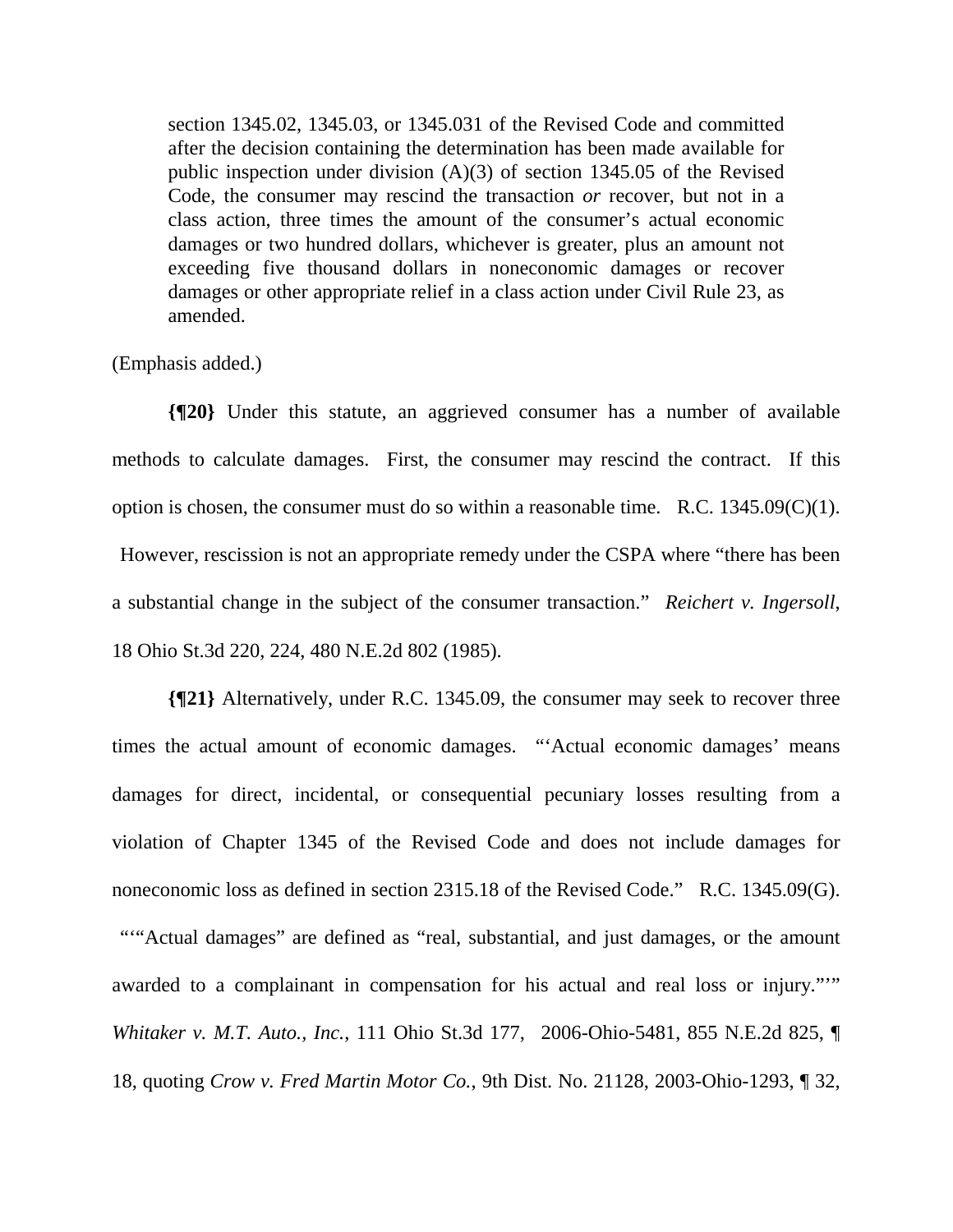quoting *Black's Law Dictionary* 390 (6th Ed.1990). Actual damages do not equate to the contract price, especially where the seller has fully performed, albeit unsatisfactorily. Therefore, the trial court erred in awarding three times the contract price as damages under this provision.

**{¶22}** A separate remedy is available for violations of the HSSA distinct from remedies available under R.C. 1345.09. The buyer may cancel the contract according to R.C. 1345.23(D)(4)(a) and receive any payments made under the contract. *McGill*, 9th Dist. No. 10CA0043-M, 2010-Ohio-6246, ¶ 11.

**{¶23}** It is clear from the record that the contract was cancelled in this case, as evidenced by Garber's notice of cancellation received by appellants on May 6, 2009. A consumer must elect which remedy to base recovery on because the consumer cannot recover under both R.C. 1345.23 and 1345.09. *White v. Allstate Ins. Co.*, 8th Dist. No. 92648, 2009-Ohio-5829. The remedies are mutually exclusive. *White v. Allstate Ins. Co.*, 8th Dist. No. 89316, 2008-Ohio-140, ¶ 37, citing *Kamposek*, 11th Dist. No. 2003-L-124, 2005-Ohio-344, ¶ 27 ("[w]here the buyer exercises the right to cancel [under the HSSA], there is 'no reason to turn to the rescission provision of R.C. 1345.09'").

**{¶24}** Here, Garber sought cancellation under the HSSA as well as three times an amount of actual damages under the CSPA for a failure to return the payments made under the cancelled contract. Garber is entitled to one of these remedies, but not both. As other courts have noted, the HSSA is a tool for consumers; a shield to ward against oppressive, high-pressure sales tactics that are sometimes employed in home solicitations.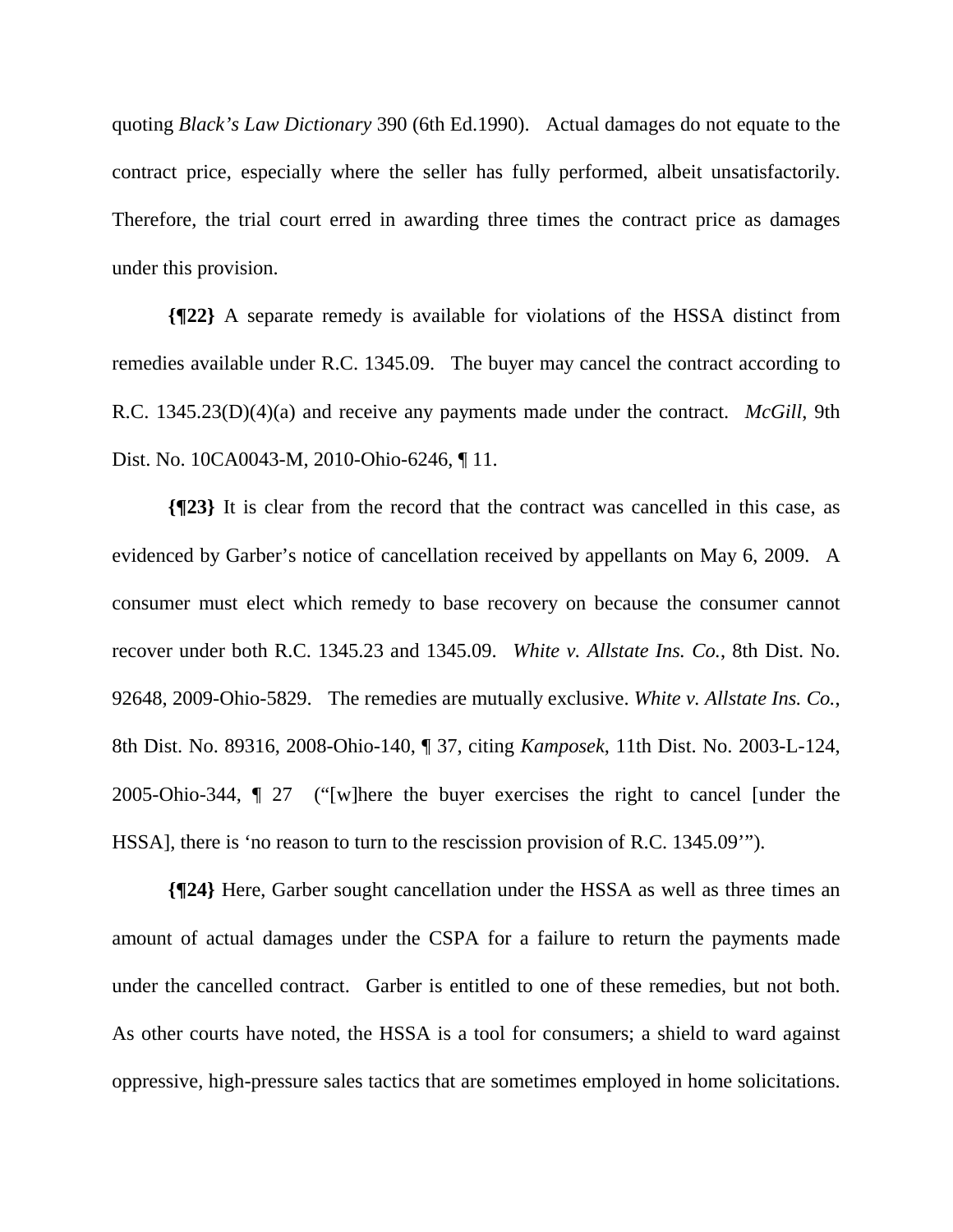Allowing multiple recoveries from a seller transmutes the tool to a sword. It also transforms a statute from remedial to punitive. That is not its intent.

**{¶25}** In this case, Garber elected to cancel the contract under R.C. 1345.22 and is entitled to the refund of payments made pursuant to R.C. 1345.23. This election of remedies precludes Garber from arguing for damages under R.C. 1345.09 in addition to the contract price. The trial court erred in awarding damages above the price paid under the contract.

#### **E. Personal Liability**

**{¶26}** Suglio argues in his second assignment of error that individual liability is not appropriate in this case. He asserts that Garber knew at all times that he was dealing with a limited liability company and has presented nothing that would mandate a disregard of this business form. He further argues that any violation of the HSSA was not knowing, and therefore he cannot be held liable.

**{¶27}** Generally, employees and proprietors of corporations and limited liability companies are not answerable for the debts or responsibilities of the company. In certain contexts, however, individuals can be held to answer for the actions of the company. Violations of the CSPA offer such a context. Where officers or shareholders of a company take part in or direct the actions of others that constitute a violation of the CSPA, that person may be held individually liable.

**{¶28}** This court recently reiterated that

an officer of a corporation is individually liable for each violation of the CSPA in which he personally participates. *Stultz v. Artistic Pools, Inc.*,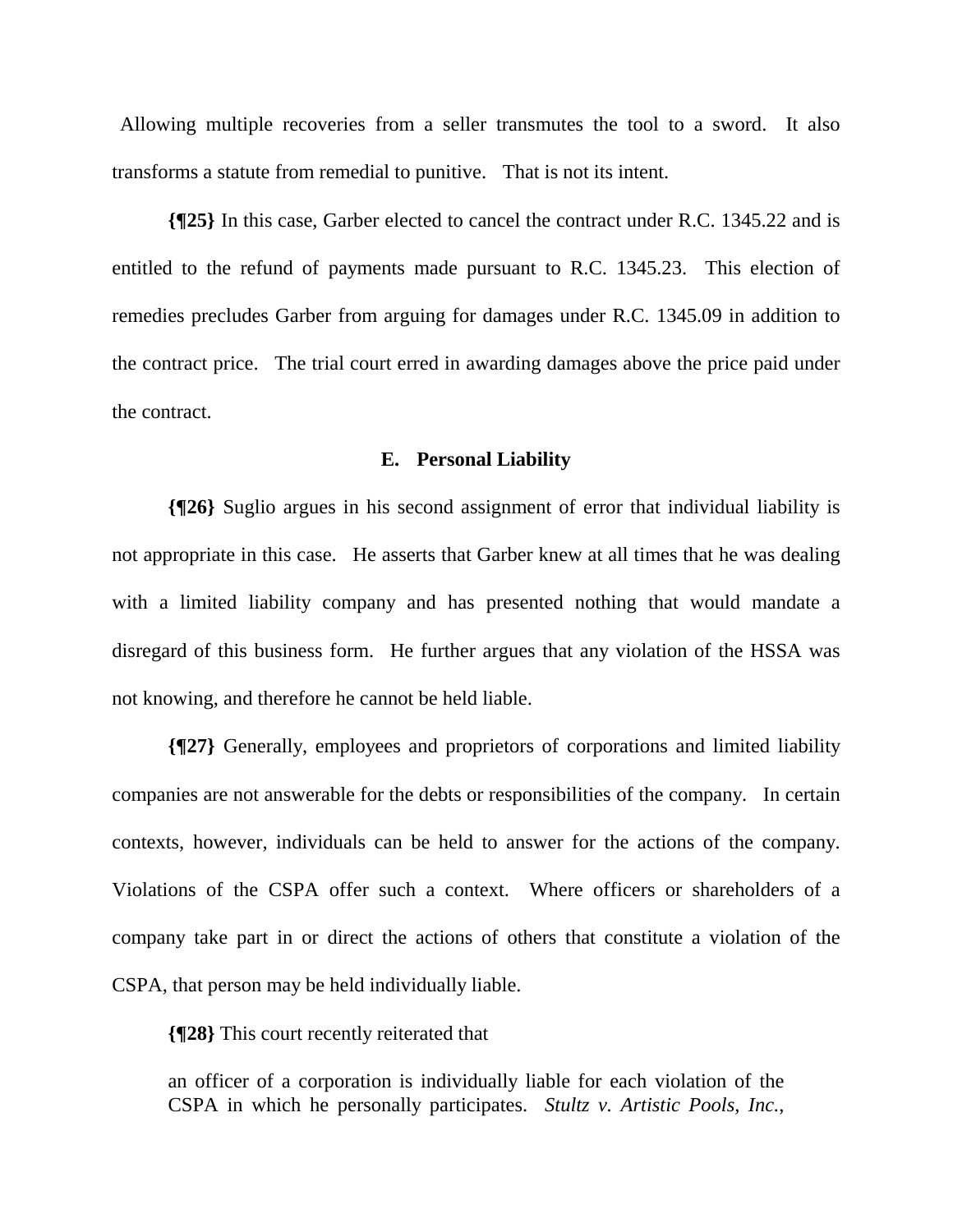Summit App. No. C.A. 20189, 2001-Ohio-1420, ¶ 4. Liability also exists for actions where "the officer took part in the commission of the act, specifically directed the particular act to be done, or participated or cooperated therein." *Grayson v. Cadillac Builders, Inc.* (Sept. 14, 1995), Cuyahoga App. No. 68551, 1995 Ohio App. LEXIS 3954, citing *State ex rel. Fisher v. Am. Courts, Inc.* (1994), 96 Ohio App.3d 297, 644 N.E.2d 1112. The officer's "liability flows not from his status as \* \* \* an officer \* \* \*, but from his personal actions in violating CSPA." *Inserra v. J.E.M. Bldg. Corp.* (Nov. 22, 2000), Medina App. No. 2973-M, 2000 Ohio App. LEXIS 5447 at \*17, citing *Sovel v. Richardson* (Nov. 15, 1995), Summit App. No. 17150, 1995 Ohio App. LEXIS 5076. This court noted that the CSPA "does not change the existing common law of tort, nor does it change the common law rule with respect to piercing the corporate veil. A corporate officer may not be held liable merely by virtue of his status as a corporate officer. It does, however, create a tort which imposes personal liability upon corporate officers for violations of the act performed by them in their corporate capacities." *Grayson*, 1995 Ohio App. LEXIS 3954 at \*9, fn. 1.

*Burns v. Spitzer Mgmt*., 190 Ohio App.3d 365, 2010-Ohio-5369, 941 N.E.2d 1256, ¶ 32 (8th Dist.).

**{¶29}** In a similar case, the Ninth District determined that violations of the HSSA personally committed by individuals acting in a corporate capacity exposed them to individual liability. *McGill*, 9th Dist. No. 10CA0043-M, 2010-Ohio-6246, ¶ 13-14. *McGill* also indicates that a violation under R.C. 1345.02 does not have to be knowing in order to subject an individual to liability.

**{¶30}** Appellants' failure to provide a cancellation notice constituted a violation of the HSSA and consequently a violation of the CSPA under R.C. 1345.02. A requirement for *knowingly* committing a violation of the CSPA in order to subject one to individual liability is not found in R.C. 1345.02. As the court explained in *Grayson*, 8th Dist. No. 68551, 1995 Ohio App. LEXIS 3954, \*10-11 (Sept. 14, 1995):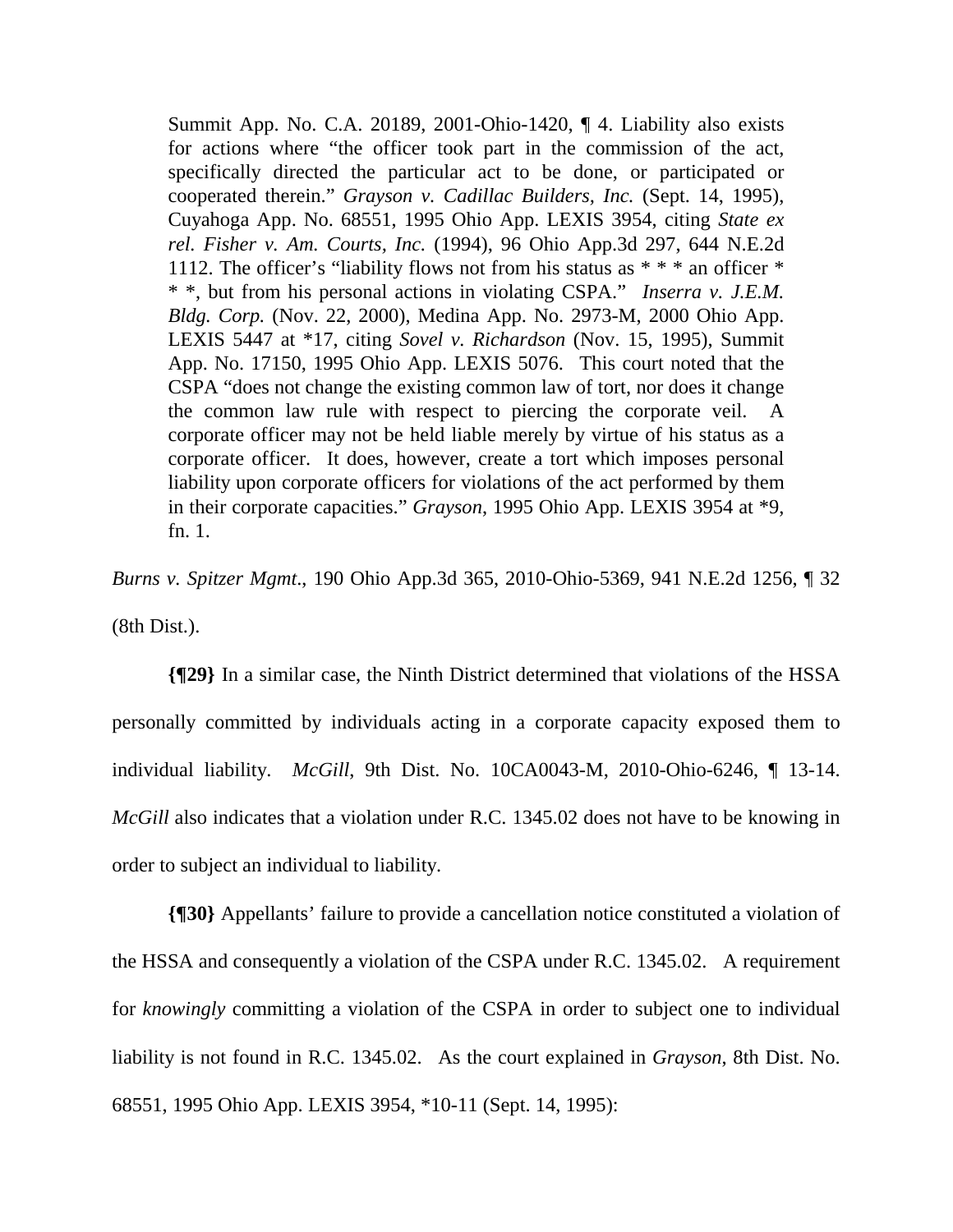"In order to recover under R.C. 1345.03, a consumer must show that a supplier acted unconscionably and knowingly." *Karst v. Goldberg* (1993), 88 Ohio App.3d 413, 418, 623 N.E.2d 1348. While proof of intent is not required to prove deception under R.C. 1345.02, proof of knowledge is a requirement to prove an unconscionable act under R.C. 1345.03.

**{¶31}** Even if a knowing act is required, Suglio claims he relied on three cases for the proposition that the transaction did not fall under the HSSA. *Tambur's*, 55 Ohio App.2d 90, 379 N.E.2d 231 (6th Dist.1977); *Collins*, 5th Dist. No. 98-CA-26-2, 1998 Ohio App. LEXIS 6572 (Dec. 31, 1998); and *BPI Indus. v. DeVaney*, 5th Dist. No. CA-415, 1992 Ohio App. LEXIS 2938 (June 3, 1992). This claim is dubious given the long-standing case law from this district cited in part C of this opinion, which holds the opposite. Suglio admitted in his deposition that he made the decision not to return any money to Garber and that he provided a contract to Garber that did not include a notice of cancellation. Suglio was also correctly notified of the statutory provisions he was accused of violating by the cancellation letter. It stated,

Pursuant to Ohio Revised Code Section 1345.22, this letter is my written notice of cancellation of the contract I signed on June 21, 2008.

Pursuant to Ohio Revised Code Section 1345.23(D)(4) and 16 C.F.R. 429.1, within (10) days from the delivery of this letter, you must refund the Six Thousand Five Hundred Dollars (\$6,500) I paid you.

**{¶32}** The letter provides specific references to the HSSA, which put Suglio on notice to investigate its applicability. Further, Suglio provided Garber with a contract that failed to include a cancellation notice. Both of these acts are violations of the HSSA and subject Suglio to individual liability.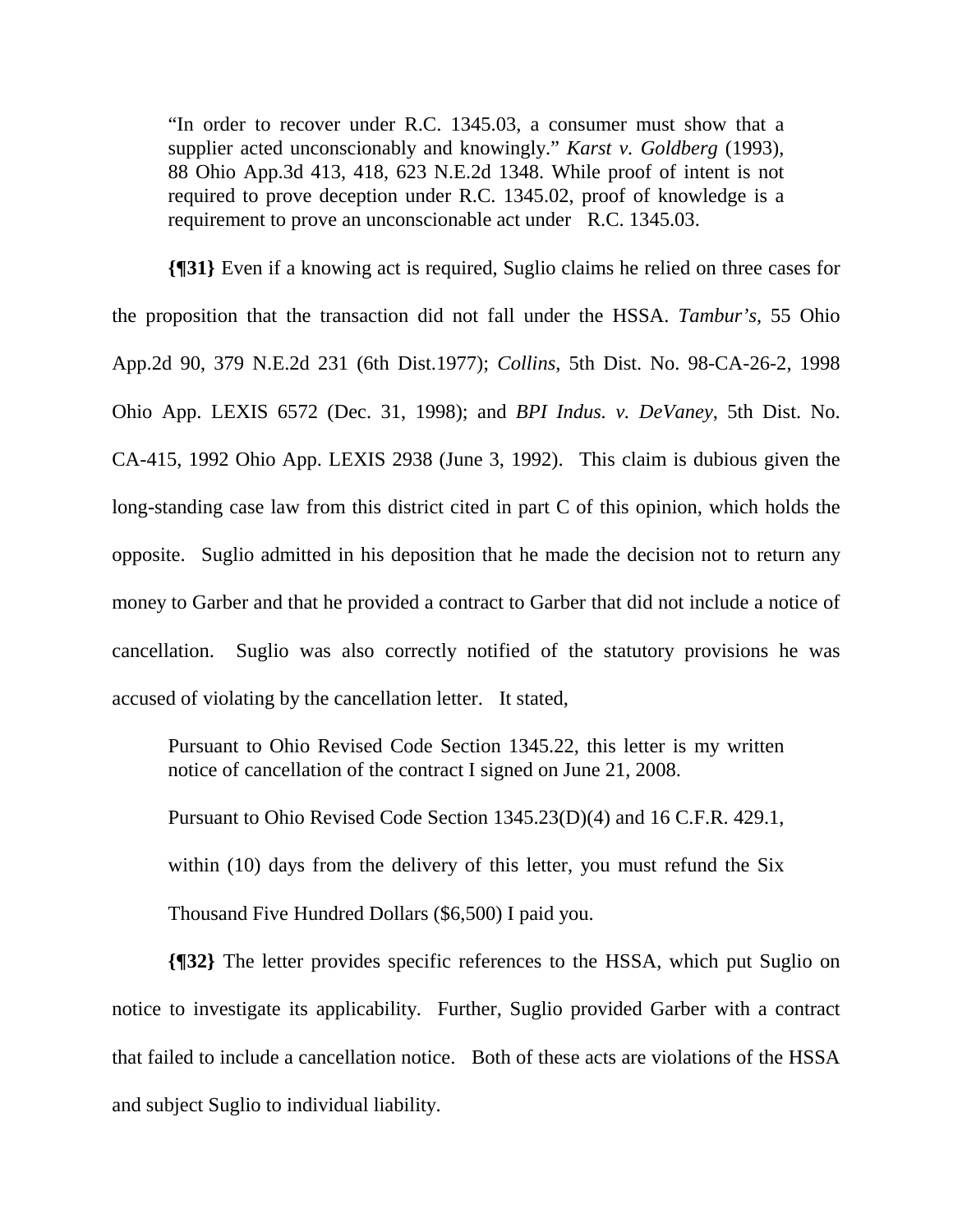#### **F. Attorney Fees**

**{¶33}** Finally, appellants claim in their third assignment of error that the trial court erred in awarding attorney fees to Garber. Appellants' arguments go mainly to the amount of fees awarded and the evidence proffered by Garber at a hearing on his motion for attorney fees, but we find the award of fees was not appropriate in this case.

**{¶34}** A prevailing party in an action for a knowing violation of the CSPA may be awarded attorney fees expended in pursuing vindication. R.C. 1345.09(F)(1). But, as recognized by this court, when a plaintiff elects a remedy under the HSSA to cancel a contract and receive a refund of payments made, he is bound by that choice. *White*, 8th Dist. No. 92648, 2009-Ohio-5829; *Clemens*, 100 Ohio App.3d 423, 433, 654 N.E.2d 171 (2d Dist.1995). In *White*, this court recognized that the HSSA does not contain a provision for the award of attorney fees. Therefore, where one elects to cancel the contract pursuant to R.C. 1345.23, attorney fees are not available under R.C. 1345.09. *Id*. at ¶ 22.